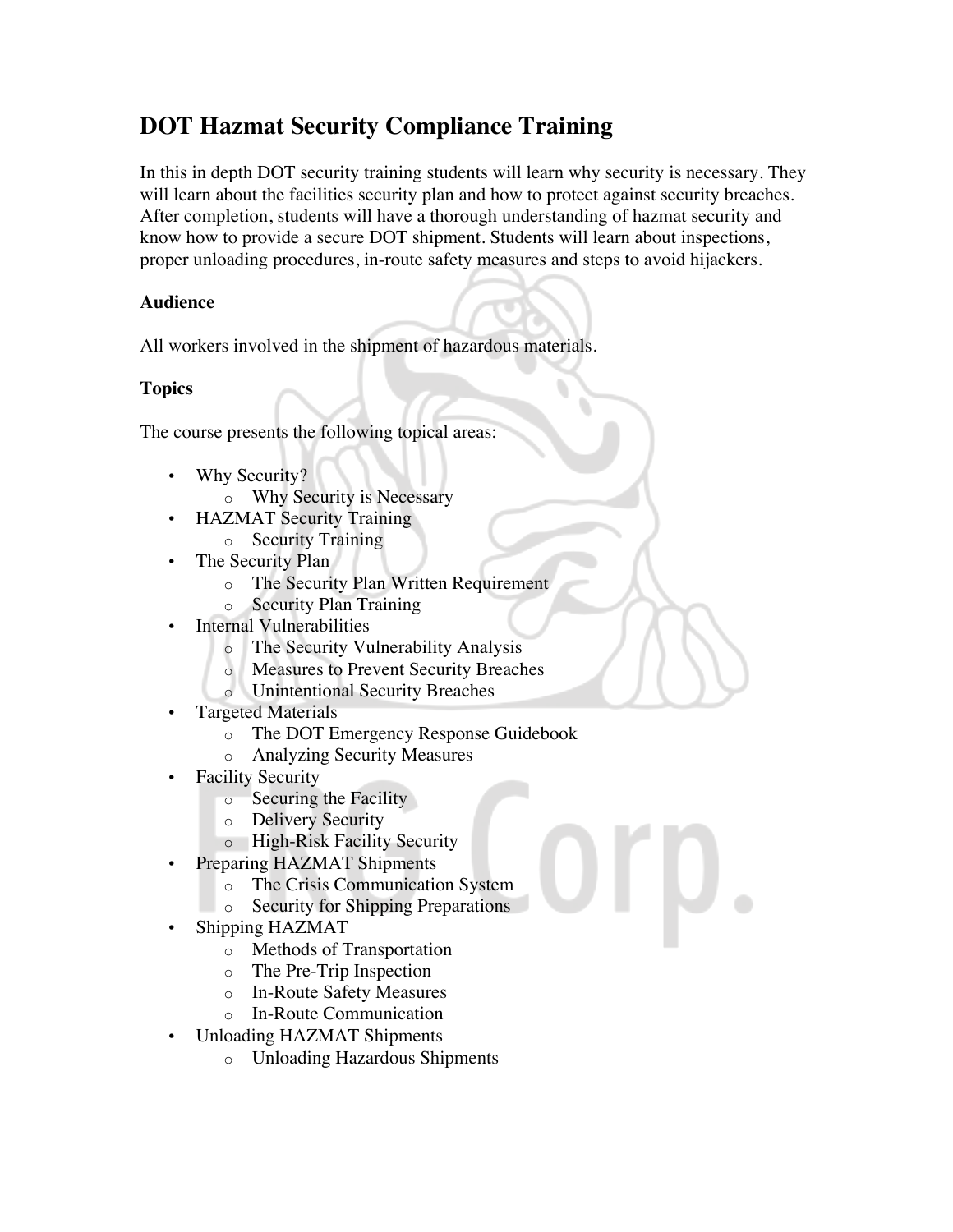- Avoiding a High jacking
	- o Steps to Avoid Hijackers
	- o If You Are Being Followed

#### **Intended Learning Outcomes**

Upon successful completion of this course you will be better prepared to:

- Comply with DOT training requirements for all HAZMAT employees.
	- o Recall portions of the In-Depth Security Training program.
	- o Agree that employees can be the first line of defense against terrorism.
- Follow your facility written security plan.
	- o Identify hazardous materials requiring a written security plan.
	- o List items in the security plan that require training.
	- o Agree that it is the responsibility of every employee to follow security measures.
	- o Choose reasons to keep your company Security Plan confidential.
- Identify facility vulnerabilities and ways to address them.
	- o Agree that the first step in creating a security plan is to perform a Security Vulnerability Analysis.
	- o List methods and procedures used to make a facility more physically secure.
	- o Agree to refrain from public discussions about hazardous materials handled at your facility.
- Recognize materials that might be targeted for terrorism.
	- State the second step in performing a Security Vulnerability Analysis.
	- o Agree to include hazardous material quantities and physical state in the Security Vulnerability Analysis.
	- o Select the DOT Emergency Response Guide Book as a resource to determine hazardous material characteristics and hazards.
	- o List the next step to take once hazardous materials have been identified.
- Maintain security within your facility.
	- o List methods and items to prevent unauthorized facility access.
	- o Choose the best way to secure access to a facility.
	- o List steps to take before allowing a delivery vehicle on facility grounds.
	- o Identify security measures for High Risk facilities.
	- o Agree to conduct regular inventories of hazardous materials to determine if there are any shortages.
- Properly prepare hazardous materials for shipping.
	- o Define the purpose of a Crisis Communication System.
	- o Agree to ship hazardous materials in smaller quantities whenever possible.
	- o Identify suspicious activities when taking orders for Hazardous Materials.